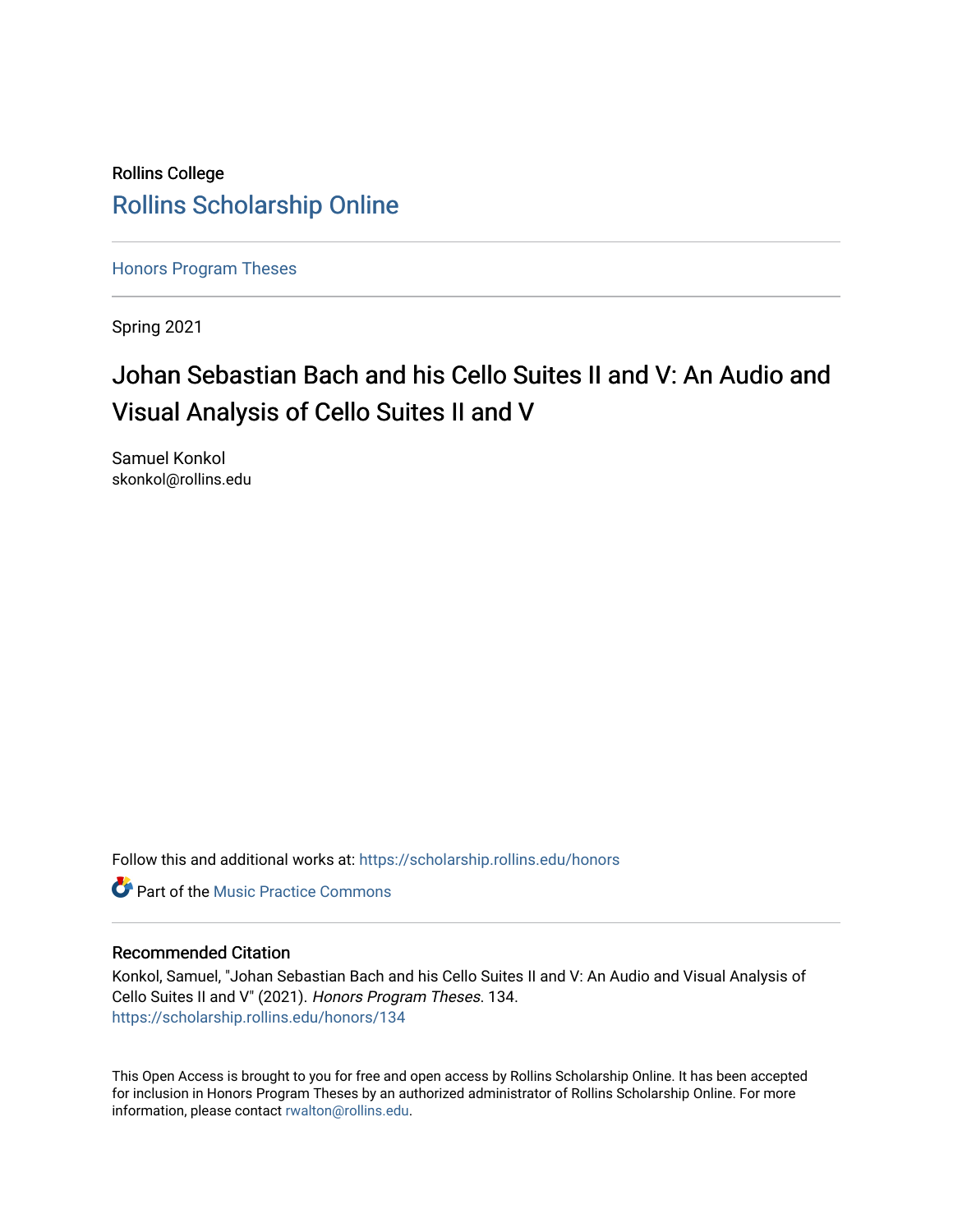Samuel Konkol

Dr. Sinclair

Honors Thesis

April 14, 2021

# Johan Sebastian Bach and his Cello Suites II and V: An Audio and Visual Analysis of Cello Suites II and V

# Johan Sebastian Bach

Born in 1685, Johann Sebastian Bach was a keystone composer of the Baroque Music Era. Bach's works from his Fugue in D minor to his Brandenburg Concertos set the precedent for the intermittent period between the Renaissance and Classical music eras (Wikipedia). Bach's international acclaim is well-earned, to say the least. This composer truly set the tone of classical music throughout his career and continues to influence musical stylings, composition, and theory through to present day. Like many other giants of art and culture, Bach's upbringing molded and morphed him into the man whose name is so familiar to the world.

The composer's life began on the 31st of March in 1685. Johann Sebastian Bach was the last child of Johann Ambrosius Bach and Elisabeth Lämmerhirt. His father Ambrosius was a local musician in a small town in Germany in which Johann Sebastian grew up until the age of ten. Once orphaned, the young boy lived with his brother until the age of maturity.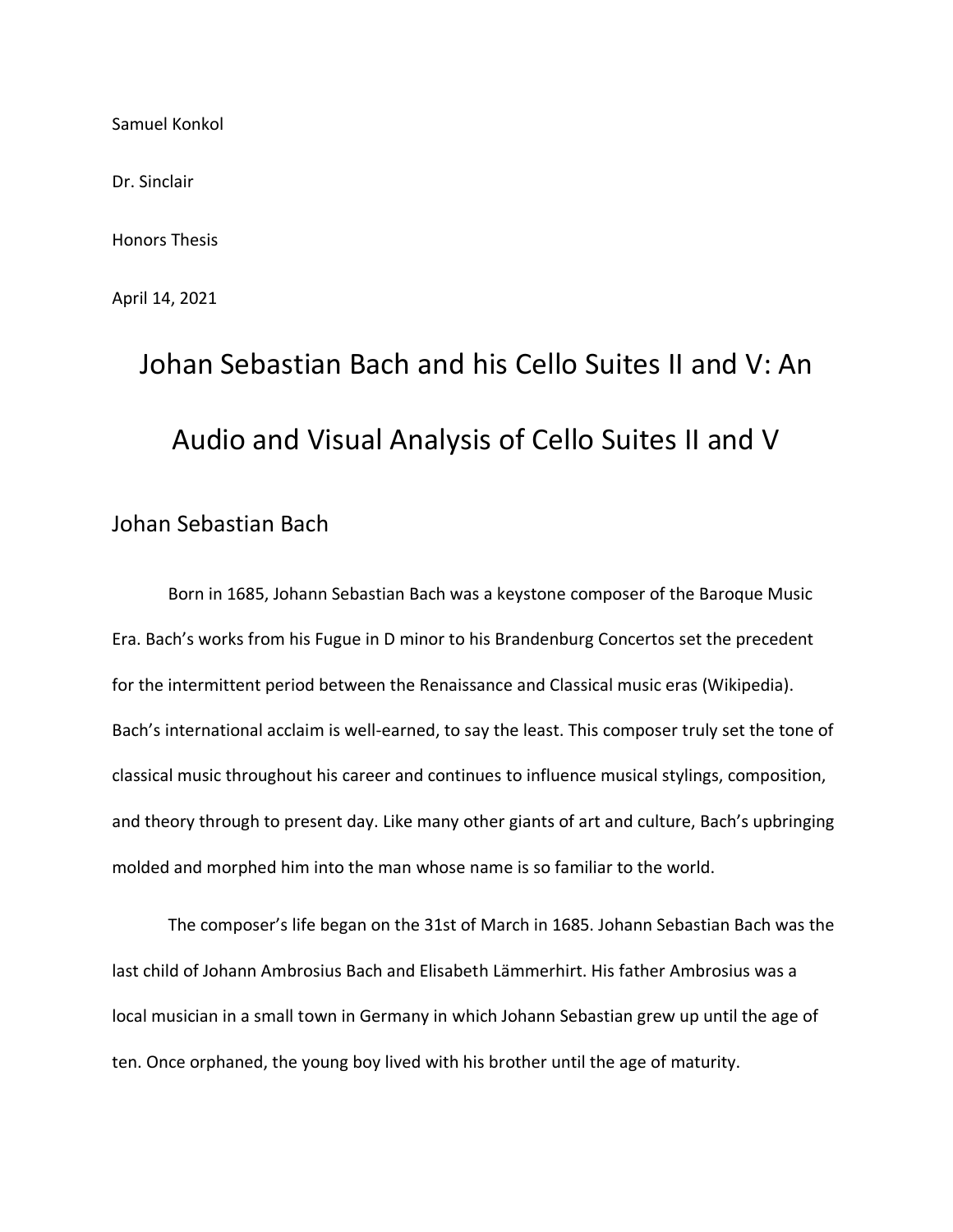His elder brother, Johann Christoph, with whom he lived after his parents passed, was a musician like his father. Bach's father and brother may have been the first musical influences on the young orphan but were by far not the last to form Johann Sebastian into the composer he was bound to become. While little is known about Bach's early formal education, it is clear he spent some of his earliest educational years attending the same institution as his brother, "Georgenkirche" or St. George's Church, in Eisenach, Germany (Britannica).

Johann Sebastian followed in his older brother's footsteps and began a career as a church organist early on. Working from Lüneburg to Thuringia to the courts in Weimar, the young musician began carving his space within the musical world.

From this genesis of his career with the organ in religious settings, Bach began composing music following in the footsteps of contemporary, well-established German composers. In the early years of the 18th century, Bach began writing his own compositions. Still based in religious institutions, Bach's earlier compositions were conservative in nature. During the composer's time at Blasiuskirche in Mühlhausen in Thuringia, the religious overtones of Bach's work was never clearer. While he showed promise in progressive and modern styles, Bach held steadfast to the religiosity of his formative musical experiences. Cantatas such as Cantata No. 71 and organ pieces such as Passacaglia in C Minor characterize Bach's works during his tenure at Blasiuskirche. This time in the young composter's life is often referred to as the "Mühlhausen period" (Brittanica).

After controversies and dissent from Bach at Blasiuskirche, Bach moved on to perform in the orchestra and hold a position as organist for the court at Weimar. During this stint at court,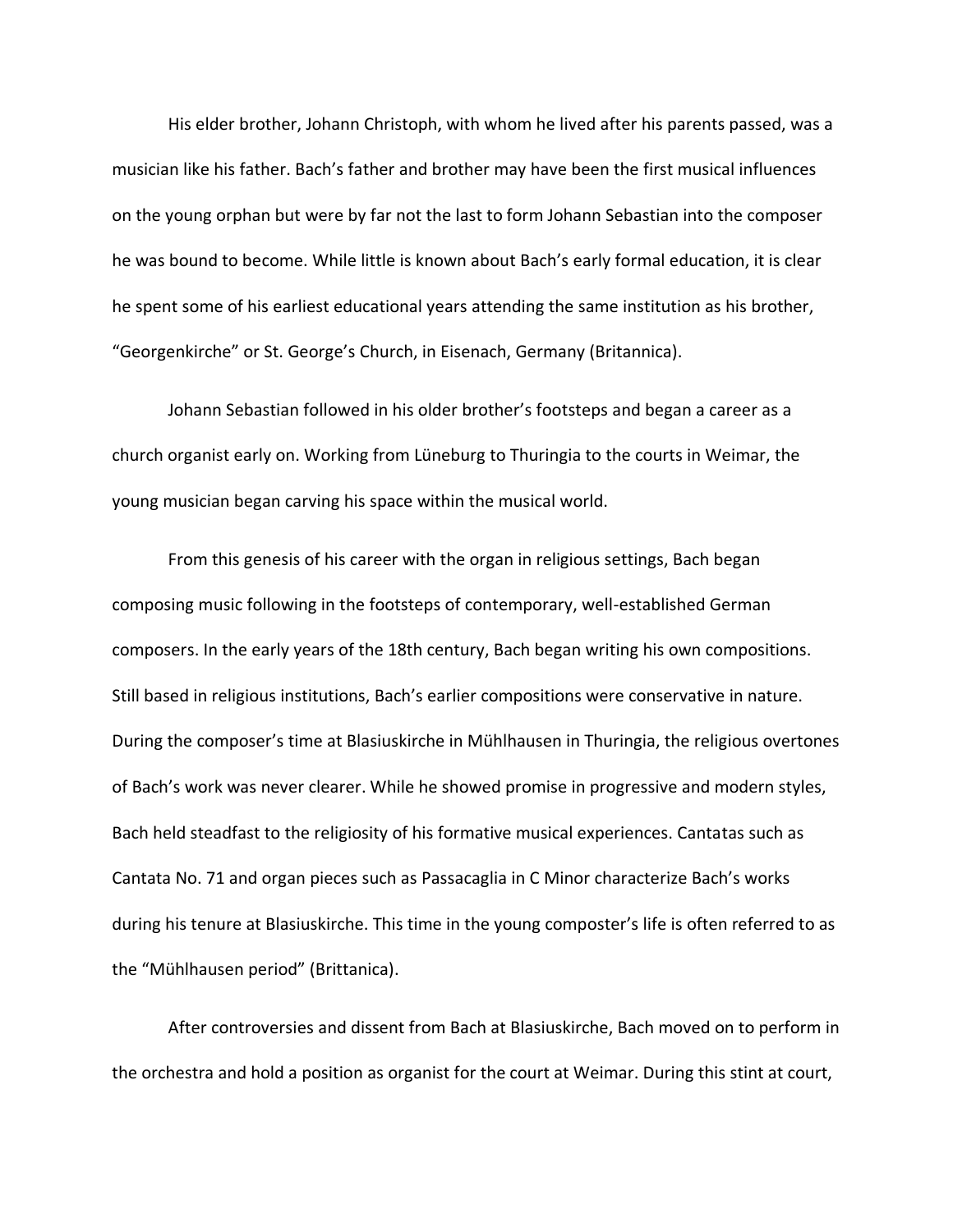Bach began writing compositions with influence based more from Italy than his homeland. He began stretching his muscles with different avenues of creation and styles while writing his numerous Cantatas and personal works. This period was one of experimentation and novelty for Bach, reaching for different inspirations beyond those with which he was familiar. After yet another stirring of dissent, Bach moved on from the courts at Weimar to accept a position as musical director for Prince Leopold of Köthen (Brittanica).

The "Köthen Period," as many call Bach's time as musical director under the prince, was characterized by Bach's work with his emergence of compositions for string instruments. Bach himself was proficient at the Viola and this fascination during the Köthen Period bore fruit with the completion of the Brandenburg Concertos in 1724. Bach also furthered his keyboard compositions and Cantatas amidst his time with the prince's orchestra. Clavierbüchlein for W.F. Bach, the first of the two books of Das Wohltemperierte Klavier, and numerous works for the French Suites, the Inventions were born of this era (Brittanica).

In July of 1720, Bach's wife, Maria Barbara Bach, passed away and by December of the following year, Bach was wed to Anna Magdalena Wilcken. "Apart from his first wife's death, these first four years at Köthen were probably the happiest of Bach's life. He was on the best terms with the prince, who was genuinely musical; and in 1730 Bach said that he had expected to end his days there. But the prince married on December 11, 1721, and conditions deteriorated. The princess […] required so much of her husband's attention that Bach began to feel neglected." (Wikipedia)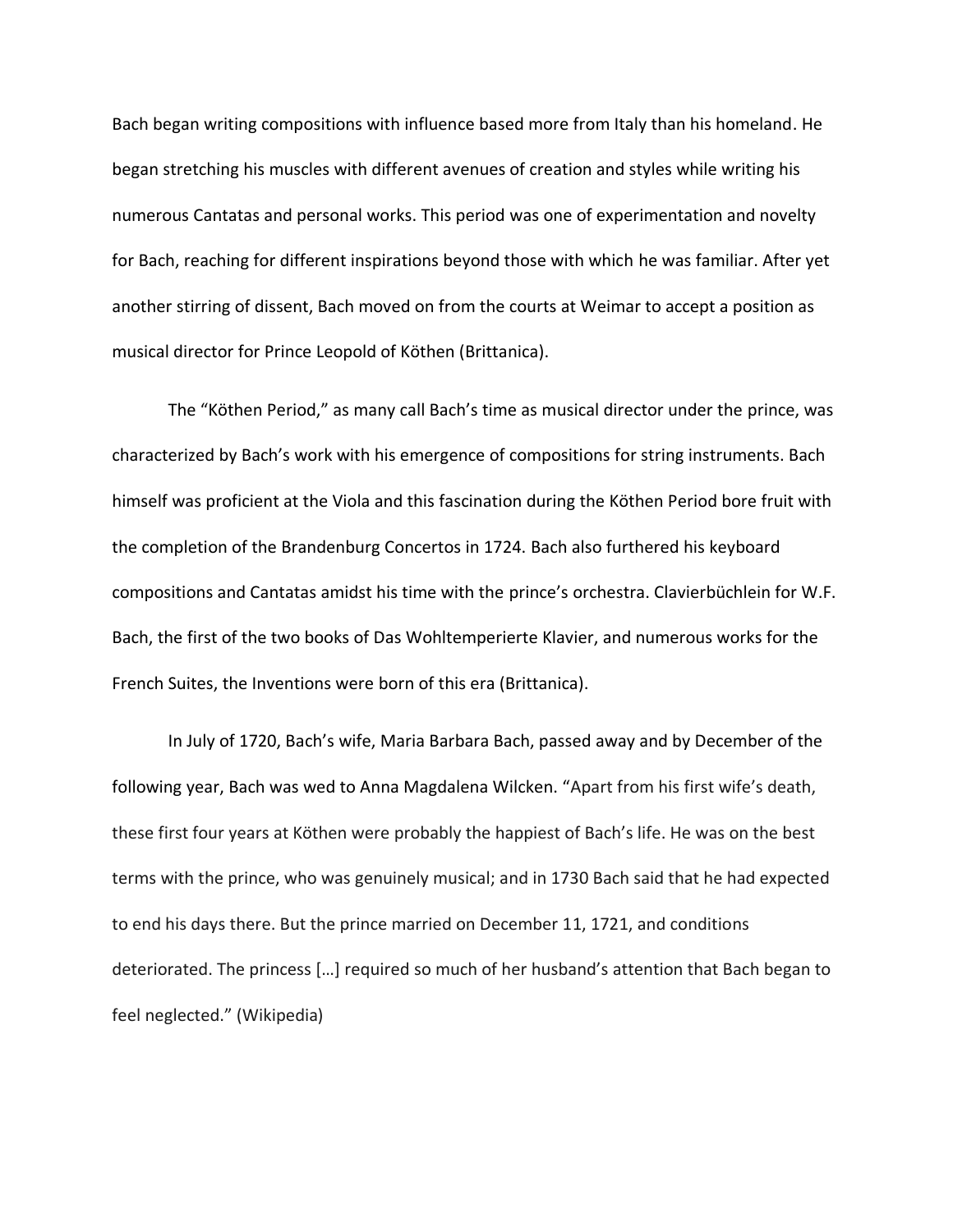Despite these troublesome setbacks and disagreements, Bach remained under the prince's charge until late in 1728. Once the prince died, Bach was yet again on the road to another location, this time the composer and father of two became the director of music for the town of Leipzig, Germany (Brittanica). Although he oversaw four churches in the town and conducted at three, Bach found time to finish the first version of the Magnificat as well as time to compose an abundance of Cantatas as well as the "Sanctus" of the *Mass in B Minor* (Brittanica).

Bach did not spend his last days in the prince's service, as he had hoped. Rather, the renowned composer passed away on the 28th of July in 1750 in the town of Leipzig. While little is known about the illness which made Bach unable to complete *The Art of the Fugue* and which eventually claimed his life, it is clear that the musician's musical career came to a halt shortly before his death. While Bach's nomadic lifestyle and well-known penchant for dissent and mischief compose a life on the move, the composer's musical styles were all the better for it, allowing him to unabashedly explore various influences and styles. The innumerable works by the talented organist and violist stand as a votive to the life of a man immortalized today as one of the greatest composers in history.

# Suite II, D minor

# Prelude

The second cello suite written by Johan Sebastain Bach is written in the key of D minor. According to Stanford commentary on these selected musical works, the key of D minor is "a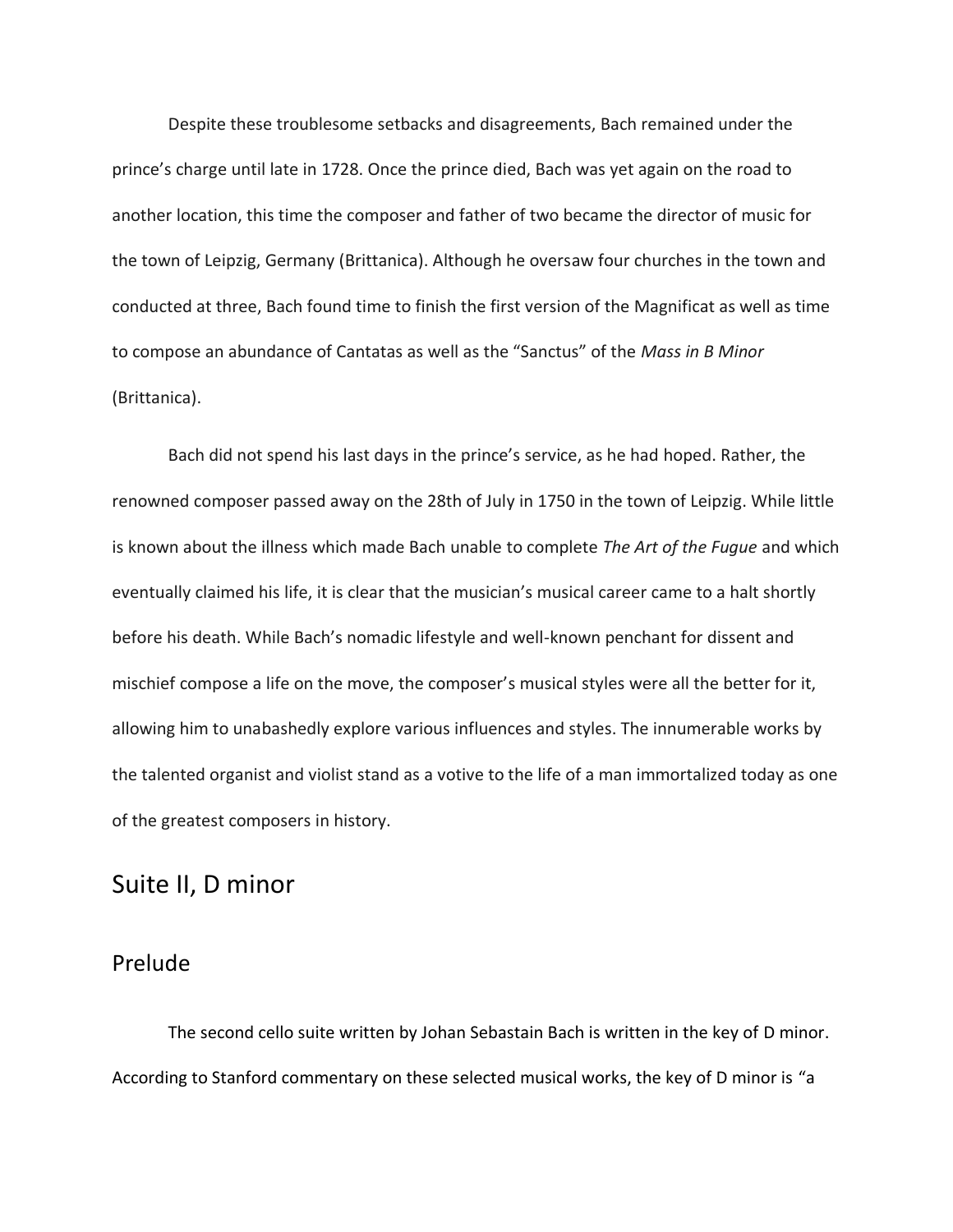key of seriousness, sadness, tragedy, loss, and strength". The opening motif sets the scene for the dark key. Bach writes out a perfect D minor triad as the opening foundation for the suite. Furthermore, writer Christopher Costanza states, "from the first 3 notes of this intensely emotional prelude we feel immersed in a dramatically dark d minor world. These notes, D-F-A rhythmically, eighth-eighth-quarter, with an emphasis on the third note, which is beat 2, constitute a d minor triad, asserting the tonal center and immediately setting the tone for things to come."

The second beat of the first bar is the note A, and it is tied to the third beat which stretches the preceding beat. After this note is held, Bach writes a descending sixteenth note pattern down to a C#.



According to Costanza, "Then, in measure 2, beat one consists of four 16th notes, C#-E-G-A (a V7 chord in the 1st inversion) leading to a B-flat on beat 2, which, as in measure 1, is a quarter note tied into the 3rd beat, again emphasizing the 2nd beat of the measure." As measure three begins, Bach writes an inversion of the previous measure this time ascending. Here Bach is beginning to construct arch like phrases that will be heard repeatedly throughout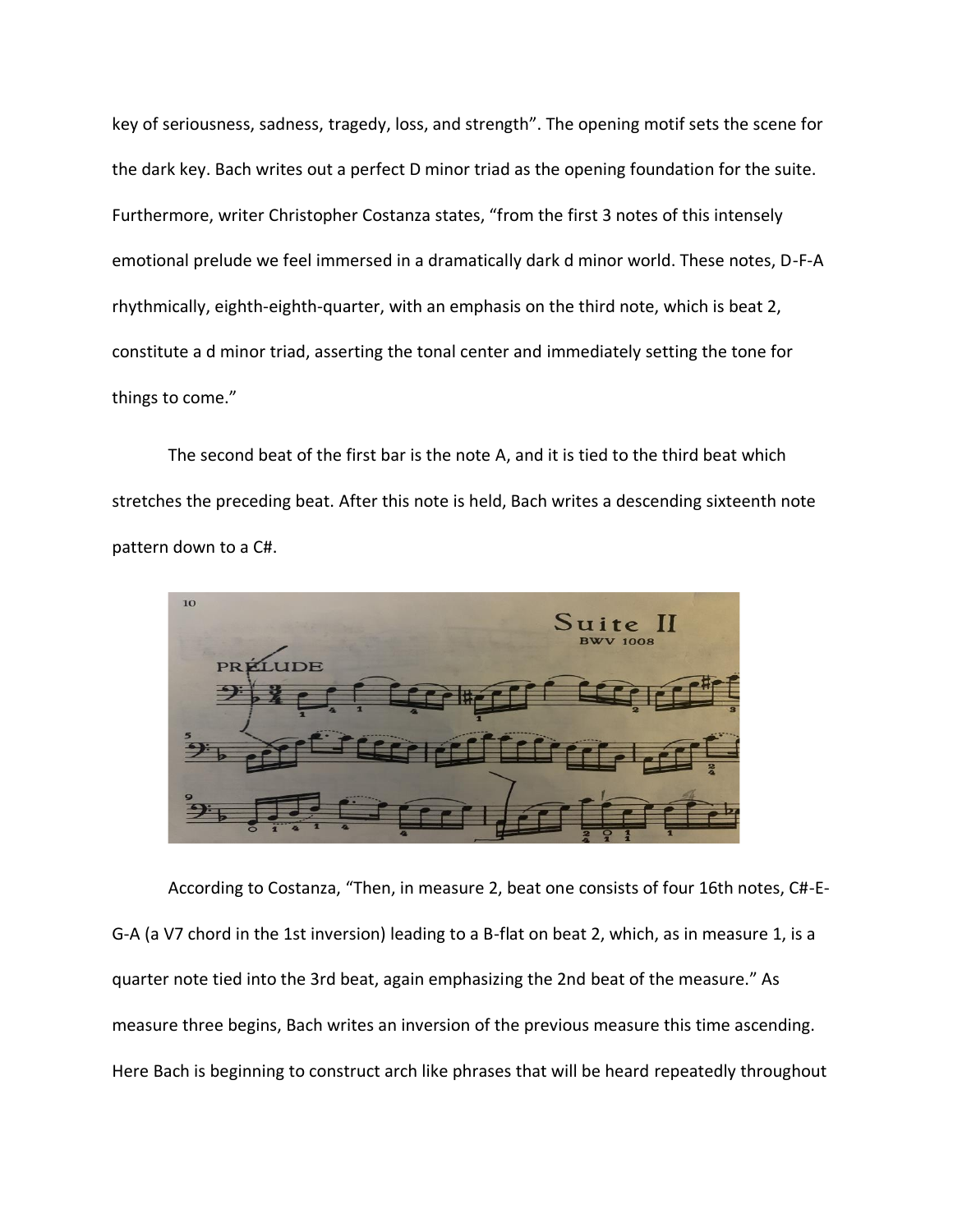the prelude. As Bach continues to write, the first sequence emerges. In measure four, on the second beat Bach writes an E flat dotted eight note that sounds like a suspension. In measure five, the suspension lowers to a D. This happens again in measure seven but this time on a C. Lastly, measure nine features a B flat dotted eight note.

The culmination of this first sequence ends on a low A played on the G string. Costanza says, "In effect, those 1st four measures are an introduction, foreshadowing the overall mood of the movement." This is true and is further developed as the prelude evolves. After the first twelve measures, Bach cadences to F major. The key of F major is outlined in the same manner as the opening in D minor. The key of F major is relative to D minor which is fitting for this continued sequence.

As the prelude develops, Writer Costanza encourages listeners "to focus not only on the harmonic progression and rhythmic flow of the music, but also on Bach's incredibly ingenious use of multiple melodic and accompaniment voices." Furthermore, "It's particularly interesting to listen very closely to the bass line and its direction, often scale-wise in motion. As we monitor our bass line in this incredibly rich music, we find it leading, gradually but consistently, to the all-important pitch "A," the dominant of d minor." As mentioned before Bach was an organist by trade. While he did also play the violin, Bach loved the organ. Many organ tendencies are heard throughout this suite in the form of pedal tones. A pedal tone is the underlying pitch that the rest of the music rests on. Bach chose to employ the pedal tone A due to the fact that it is the dominant pitch of D minor.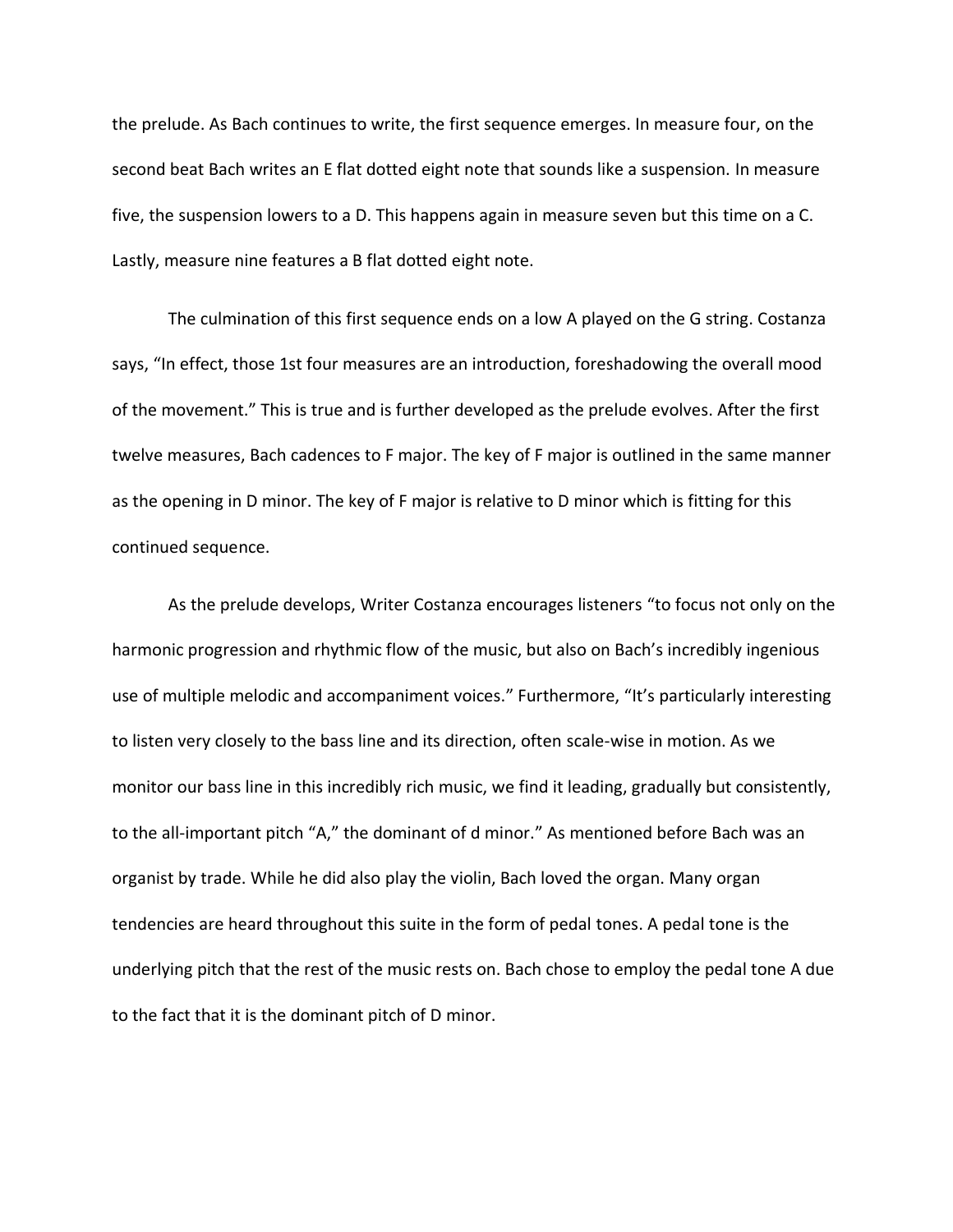In measure forty, Bach again restates the opening motif this time starting on a low C#. This draws the listeners ear in. Two measures later, the pedal tone of A reigns supreme. As the sixteenth notes continue in an ascending pattern, the open A string of the cello keeps the pitch centered. As I play this passage, I often hear a low organ pedal A sweeping across the melodic progression until it culminates at a high G and then unwinds back to the chilling C#. This time, Bach leaves the listener confused with an unresolved chord. The following measure begins on a B flat which is one and a half steps below the C#. This brings resolution to the previous chord. As the movement begins to come to an end, Bach opens one last sequence among the flowing sixteenth notes.

Oddly this time the sequence is rising one pitch at a time beginning on the note E. The last motif Bach uses is an alternation between D, B flat, C and A and then again but a half step higher with the notes E flat, G, D and G. The final five bars are dotted half note chords played in a stately fasion ending in the original key of D minor.

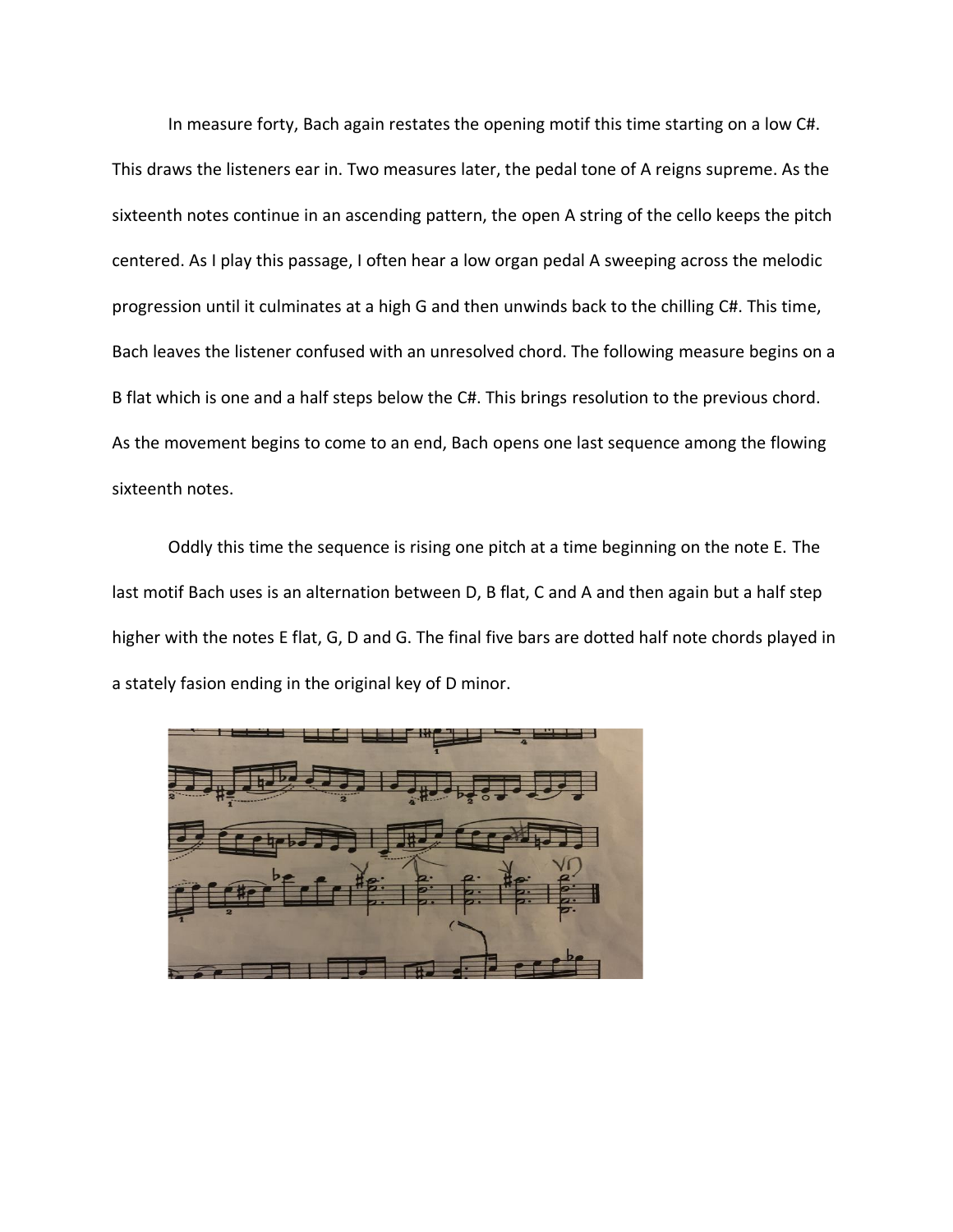I often think of this prelude as a roller coaster ride in the most sophisticated sense. A collection of pedal tones, sixteenth note sequences, and stately chords are the fundamentals of this prelude.

#### Allemande

The allemande is also written in the key of D minor. It opens on an upbeat written as a sixteenth note. This upbeat is followed by a D minor chord that sets the tonal structure for the movement. Costanza says that "the definitive, deep, rich quality of this four-voiced downbeat gives the movement a clearly assertive start." Bach regularly writes a motif containing a dotted eighth note followed by a sixteenth note that leads into flowing sixteenth note passages. These lengthier passages are broken up by the aforementioned motif. Interestingly, Bach only writes two four note chords into the entire Allemande, however, this four voice part writing stays with the listener throughout the movement. As the movement develops, multiple three note chords are written but the four voice parts remain in our ears.

In measure nine, Bach employs a free writing style with a chromatic flurry of thirtysecond notes. This is new material that was not previously used in any of his previous movements or suites. This adds an exciting moment to the already fiery dance movement. Constanza writes "An interesting technique Bach employs in this movement is the use of a fournote descending scale motive as a cadence point, as in measure 4 (beat 3; this one leads to the 2-note chord on beat 4), measure 6 (beat 3; we hear the mordent on the G eighth note to feel the sense of A-G-F#-E), measure 14 (beat 3), measure 20 (beat 1), and measure 22, (beat 1). This technique appears at other strategic places in Bach's music, but it's very clearly stated in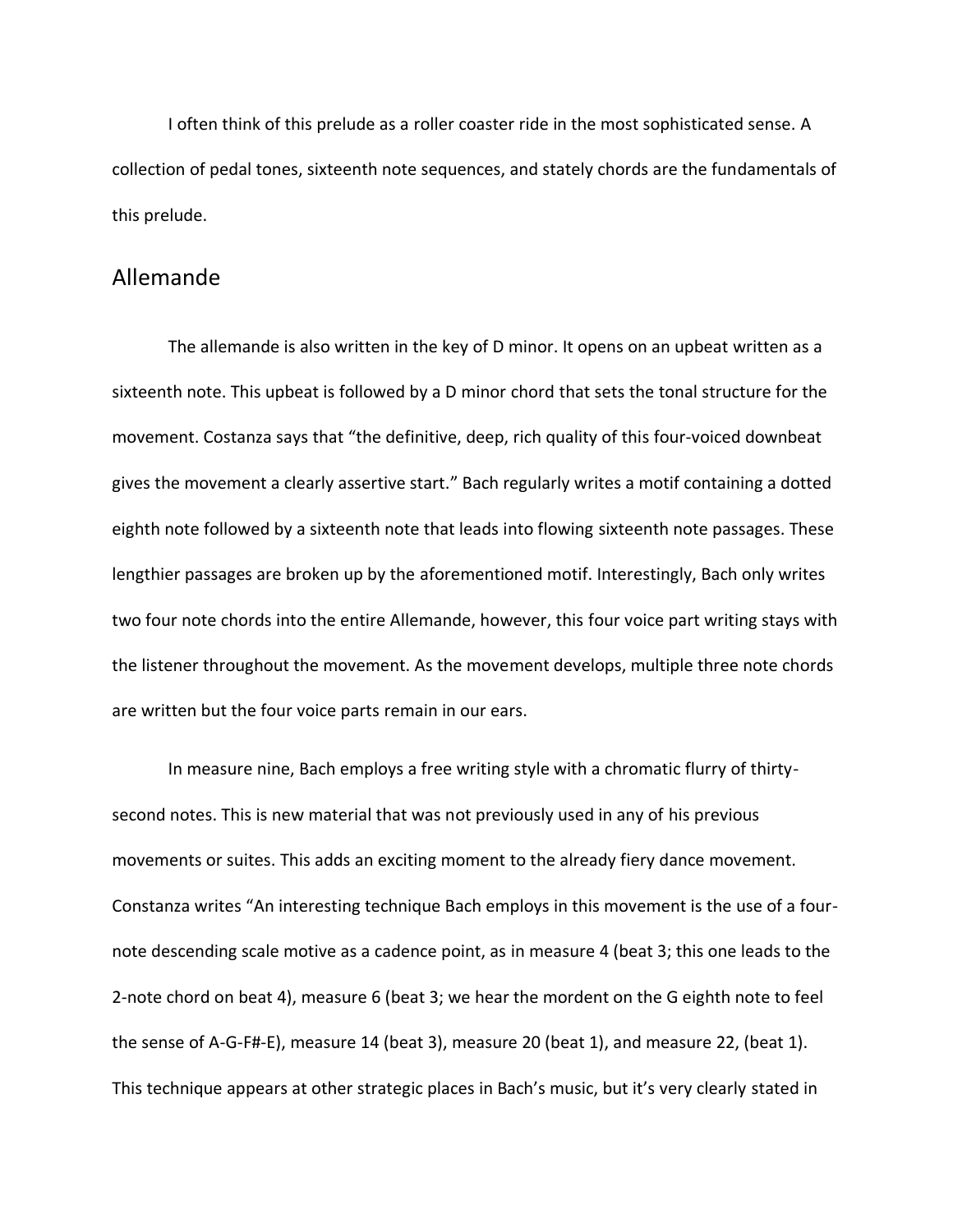this movement." The quote from Costanza's research points out a particularly insightful point. Bach uses mordents to incorporate more notes and add drama to his perfectly structured writing.

# Courante

The Courante, like the previous two movements is written in the key of D minor as well. This movement is flashy and showcases the performers' ability to maneuver across the finger board. In this movement we also see a three-note chordal structure.

"From the 3-note chord on beat 1 of measure 2 we sense a 3-voice structure; musical arrival points throughout the movement are marked by 2- or 3-note chordal writing (measures 6, 18, 21 – just a sixteenth note double stop here! –and 22). The motion, both rhythmic and harmonic, feels fast throughout, and so we're left with an exciting and often breathless musical statement. Of note are the rollicking passages of bariolage bowing (a back and forth alternating of strings for coloristic effect) in measures 7, 9, 13, 14, 15, 25, 27, 28, 29, 30, and 31. Listeners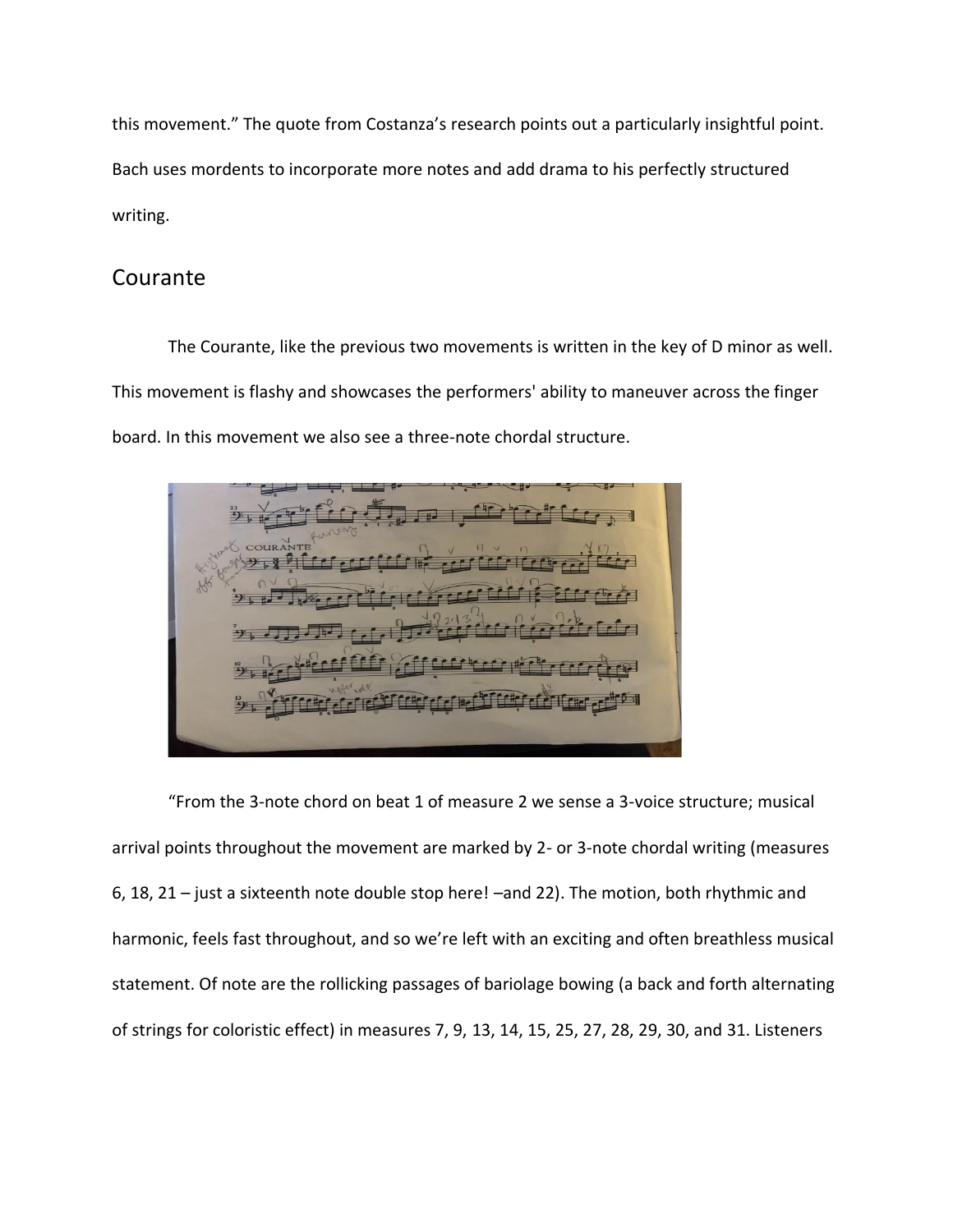and performers alike must catch their breath after this movement before continuing with the poignant Sarabande!" (Costanza 2012)

#### Sarabande

My favorite movement of all the suites must be the Sarabande from the second suite in D minor. This movement is somber and melancholic. Other characteristics of this movement are "dark, rich, and deep" (Costanza 2012) Furthermore, "This Sarabande is the emotional centerpiece of the entire suite. The tone of the movement is somber, and the emotional content is as meaningful as we experience anywhere in the suites." The rhythmic emphasis in this movement falls on the second beat of the 3/4 meter.

The first half of this movement consists of repetitive figures that are nearly identical in rhythm. The first phrase leads the listener to a dominant five chord but soon returns to the original key of D minor by measure 5. Researcher Costanza lays out the rest of the movement as follows, "The 2nd phrase begins much like measure one (the only difference is that the 2nd phrase begins with a rich 3-note chord - a first inversion d minor, with a deep low F in the bass), and during its 4 measures takes us to F Major, the relative major of d minor. The 3rd phrase stays in F Major and ends with a perfect cadence in that key." Furthermore, "The 2nd half of the movement returns to the 2nd beat emphasis idea we experienced at the start of the movement; we're now in F Major, but already on the 2nd half of beat one we get a sense of modulation, with hints at g minor. In fact, we do experience g minor in a very full, clear way when we arrive at the downbeat of measure 16. Measures 17- 20, through mostly 8th note melodic writing, take us to an A-7 chord, the dominant 7th of d minor.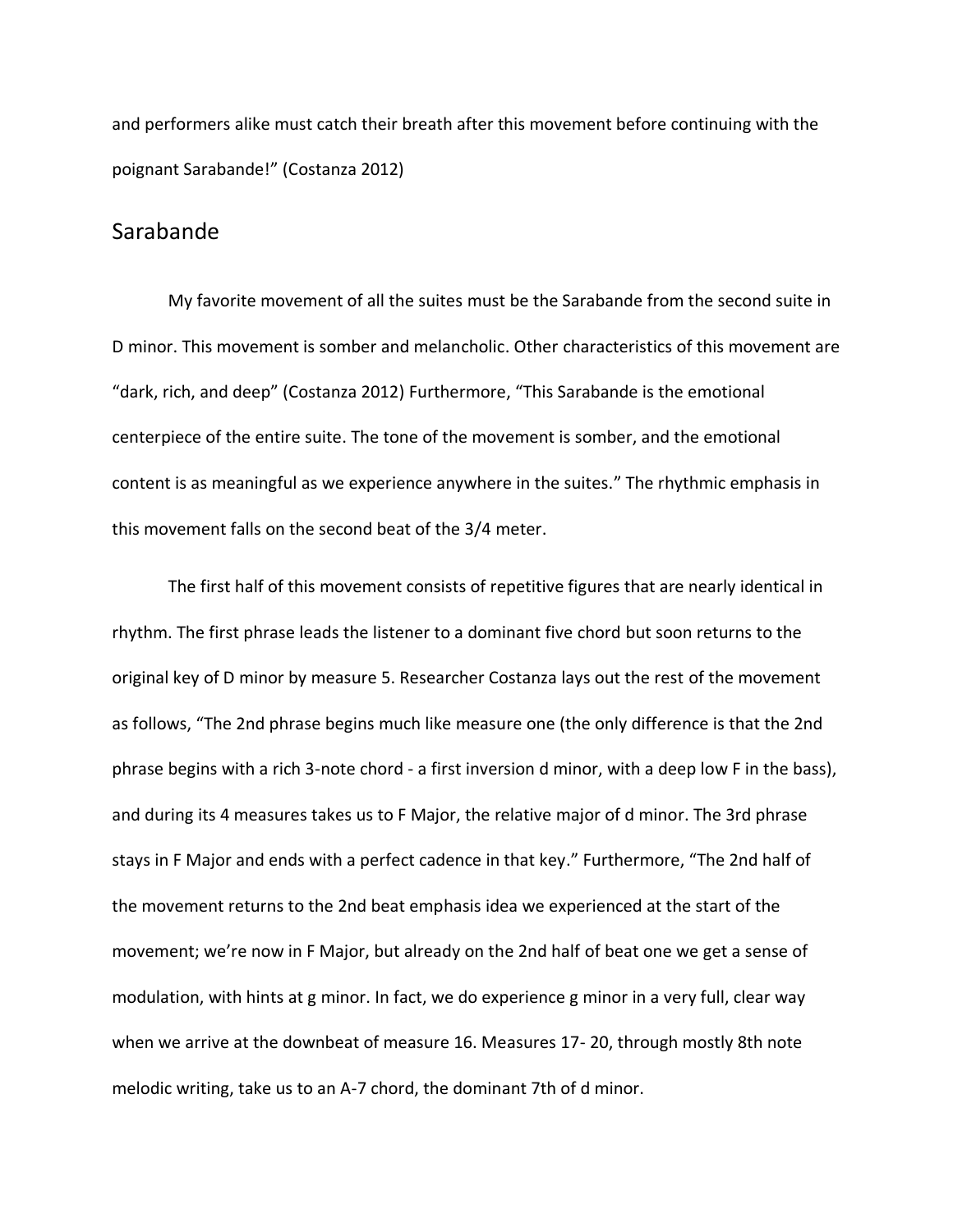Then, a beautiful and dramatic surprise: we experience a deceptive cadence on measure 21 (the A-7 chord in measure 20 brings us not to d minor but to B-flat Major)." As this material ends, the movement is almost done. Bach leads us to a poignant chordal phrase that ends on a single D and then drops an octave lower with the same note. The oscillation between C# and D creates a sense of unrest and anxiety, but the listener is put back at peace with the lowest sounding D on the cello restating the foundational key of D minor.

#### Minuet I and Minuet II

Minuets are dance movements typically written in 3/4 meter. Bach traditionally writes not one but two minuets in each suite. These movements are characteristically shorter in length and emphasize the first beat in the measure. "The minuet movement of this suite begins very confidently with a solid d minor triad, firmly establishing a strong, bold, and intense character based on 3-voice construction. Three-note chords occur throughout the 1st minuet, making the multi-voice writing very clear and the harmonic progressions immediately recognizable. The bass line in this minuet is particularly interesting: it's primarily characterized by descending scale-wise motion, with occasional and meaningful exceptions. In essence, that bass line defines the shape and direction of entire minuet." (Costanza 2012)

The second of the 2 minuets is in direct contrast to the 1st: in D Major, very melodic, gentle, and containing only one chord (an A-E double-stop at the close of the 1st section). This is interesting because all the movements leading up to this one are in D minor. It is not uncharacteristic to write in the parallel major. This brings life and a refreshing sound to the ear. However, this only lasts for 24 measures. "The 2nd minuet provides a perfect and well-timed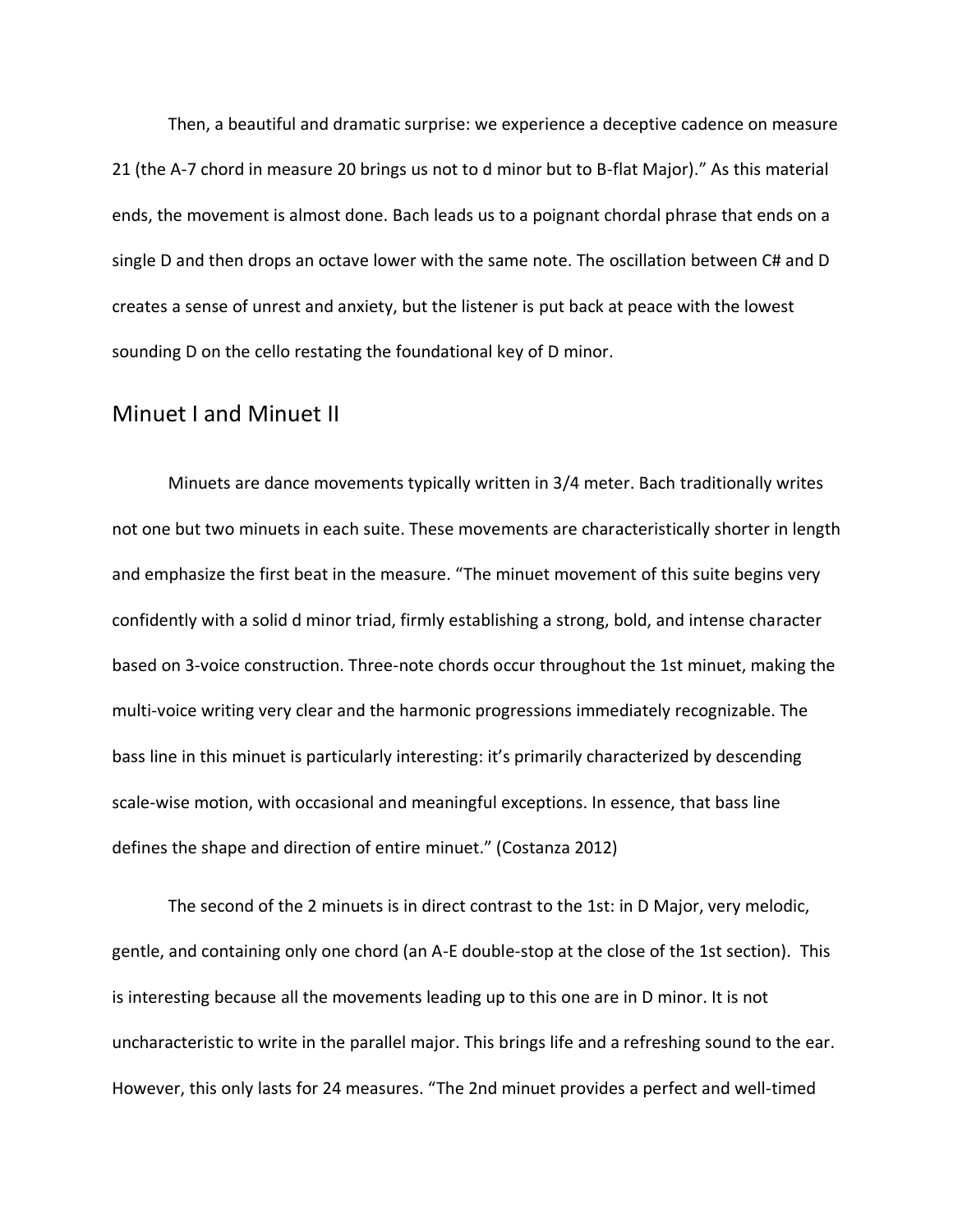balance to the intensity of the 1st; it's beautifully simple, appealing, and inviting, so that the return to minuet 1 that follows is delightfully shocking." Traditionally, performers should repeat the minuet in a Da Cappo style. This means to re play the first minuet without any repeats. This recapitulation brings us back to the key of D minor and sets us up for the material to come in the gigue which is written in the original key of D minor.

#### Gigue

The final movement of Bach's second cello suite in D minor is raucous. The movement is written in D minor as previously stated. The emphasis is on the first beat in the measure. This movement begins on an upbeat similar to the allemande, however this time it is an eight note not a sixteenth note. Bach writes the pick up note as an A and the first beat of the next bar as a D establishing the minor key. Interestingly, the following two notes are not in the key of D minor, for they are transposed by half steps moving in opposite motion. This creates tension within the music but only lasts a short time. The next notes bring us back to the original tonal center. According to Costanza, "The movement is very much a virtuosic display of sequential writing, often single-voiced, but very effectively harmonized at key points (such as the sequences at measures 17-24 and 25-29). After the exhilarating buildup to the G-sharp-F chord in measure 29, the first half cadences in A minor/Major (the 2nd to last measure feels as though we've reached A minor, but the C-sharp at the end of the measure is a Picardy 3rd, which "majorizes" our otherwise minor key ending)."

"The 2nd half of the movement begins very much like the 1st (now in F Major, the relative major of our home key), and continues with the same rhythmic excitement we've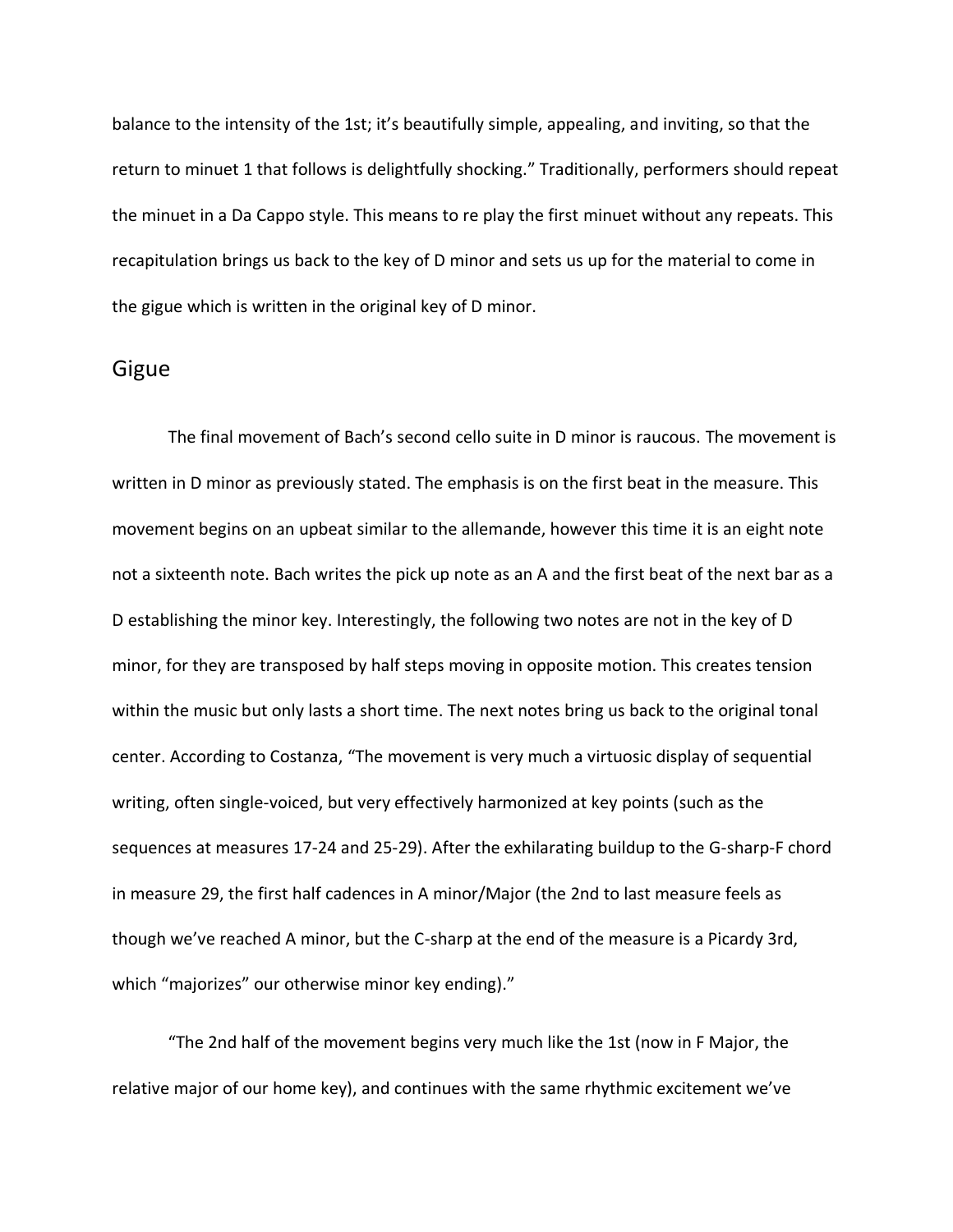experienced in the 1st half. This movement truly is a wild ride of energy and drive, filled with a sort of confident sensibility that rounds off the intensive emotional experience of the suite."

When studying this musical masterpiece, this movement gave me a lot of energy. I often pictured rowdy beer-clashing pals meeting up in a pub and eventually dancing to this music. All in all, this suite is the embodiment of D minor. At times it is melancholic and reflective while at other times it is uplifting and driving. As we begin the discussion over the fifth suite the similarities and grave differences will begin to emerge. I have chosen the fifth suite as a comparison due to the fact that it is also written in a minor key, however, from the first notes, the complexity is insurmountable.

#### Suite V, C Minor

# Prelude

The prelude to Bach's fifth cello suite is a grand prelude and arguably the most complex prelude of all six suites. According to Bach's notes, "In this suite we're told to retune the cello (called scordatura), specifically, to bring the pitch of our A string (the highest string on the instrument) down one whole step, to a G, giving us these open strings: G-D-G-C. This tuning causes the cello to vibrate and resonate quite differently from the way it does with the normal A-D-G-C setup; one can pretty easily detect the dark pureness this arrangement provides. In general, the scordatura tuning presents significant challenges to the performer – all notes played on the A string must be fingered one step higher than normal. In the score Bach handles this by notating each and every pitch played on the A string– now the "upper" G string - one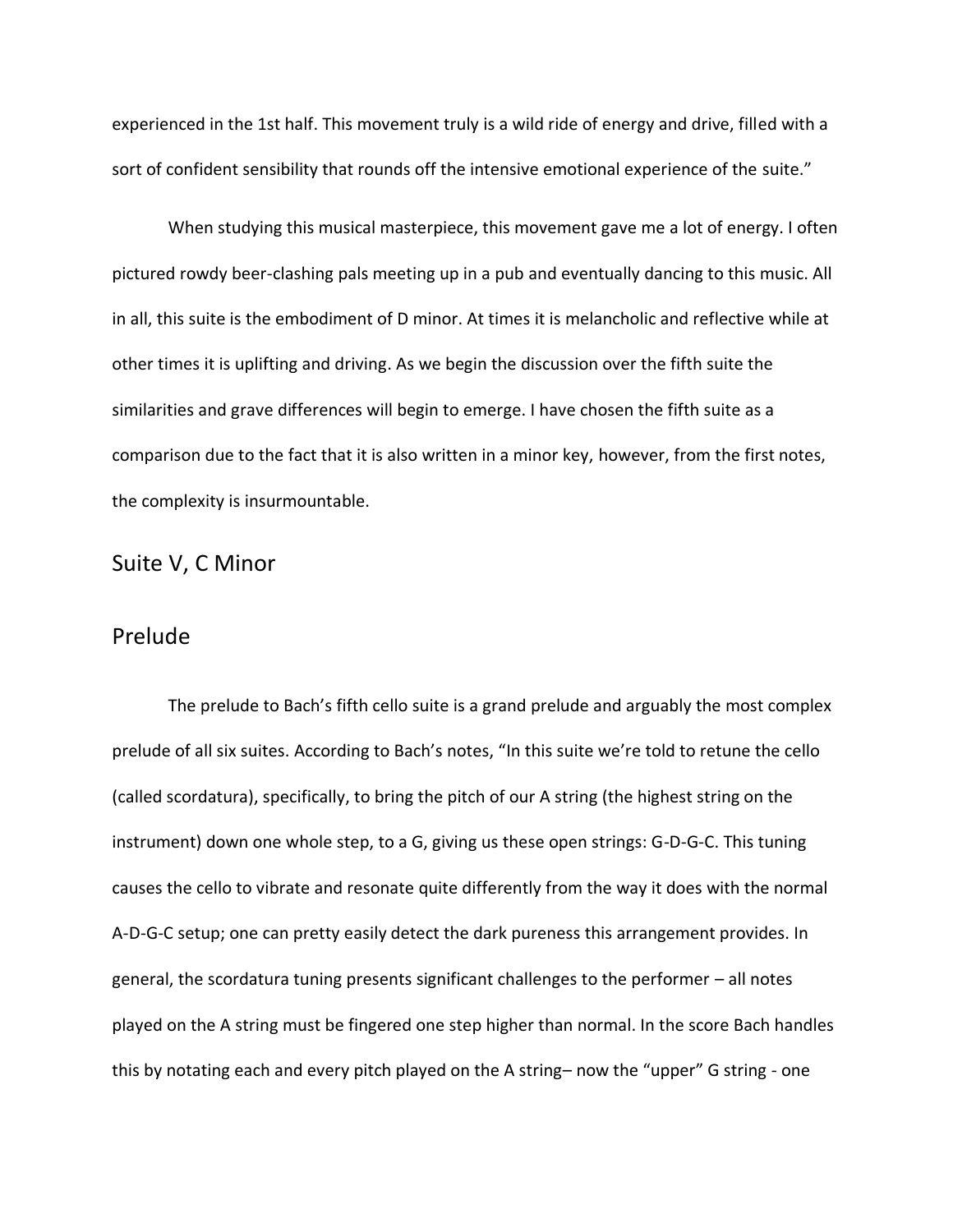step higher than the actual pitch, so that, when fingered on the retuned string, we hear the proper pitches. But this can be mighty confusing and disorienting to the performers' trained ears!" (Costanza 2012)

The performer, however, has the option to perform the fifth suite scordatura or not. I have chosen to perform the prelude on a traditionally tuned cello. The strings pitches are C-G-D-A. The manuscript I studied was transposed up a whole step to account for the higher A string pitch.

**Tite** alnotierun

The fifth suite prelude is not only a prelude but also a Fuge. After only a twenty-six-bar

prelude, Bach begins writing a Fuge. This Fuge then lasts for more than 200 bars.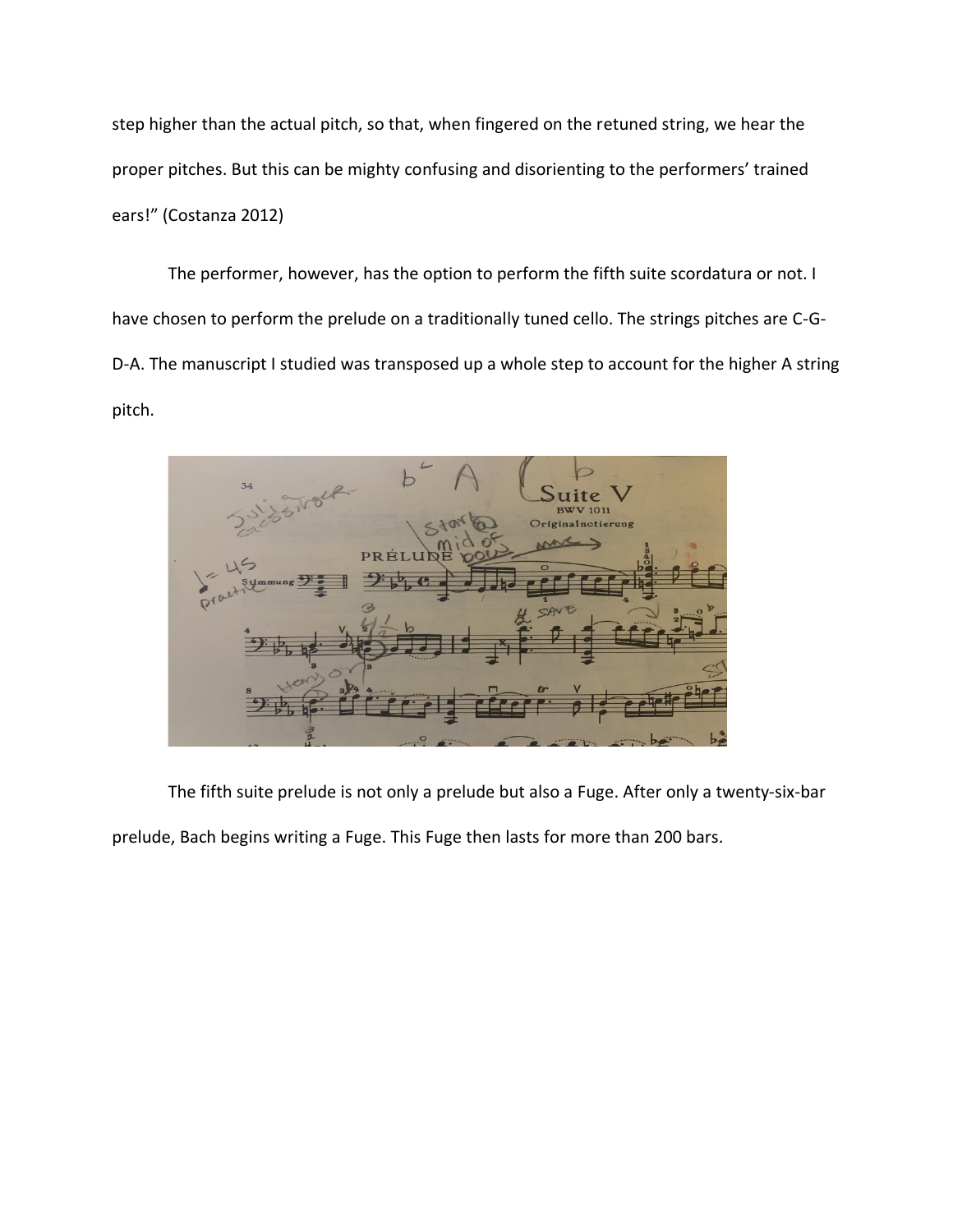The prelude begins with a chord but not a complex chord. Bach writes a low open C string note paired with a C one octave higher. Like the second suite, Bach sets the tonal center of the movement early. Bach writes in the French overture style by implementing a dotted eigth note rhythm.

This prelude according to Constanza is a, "harmonically rich and tonally resonant journey to a half cadence, leading directly into the fugue. We experience a strong sense of improvisatory writing here – sweeping scale figures lead to rich chords, and dotted rhythms take us through an always interesting array of harmonies."

The prelude is harmonically complex and very rich. Bach writes complex chords that are followed by a flurry of chromatic sixteenth notes leading to the next chord. At its most intense, Bach writes a high F natural and then a multiple octave jump to a low open C in measure 18. Before the Fuge begins, Bach cadences again with the French overture dotted rhythm.

The Fuge then begins. This is the only Fuge ever written in all of the cello suites and one of very few Fuges in all of his solo literature for cello and violin. This Fuge does not implement many chords, but the skips in ranges give the listener the sense of multiple voicing parts. "In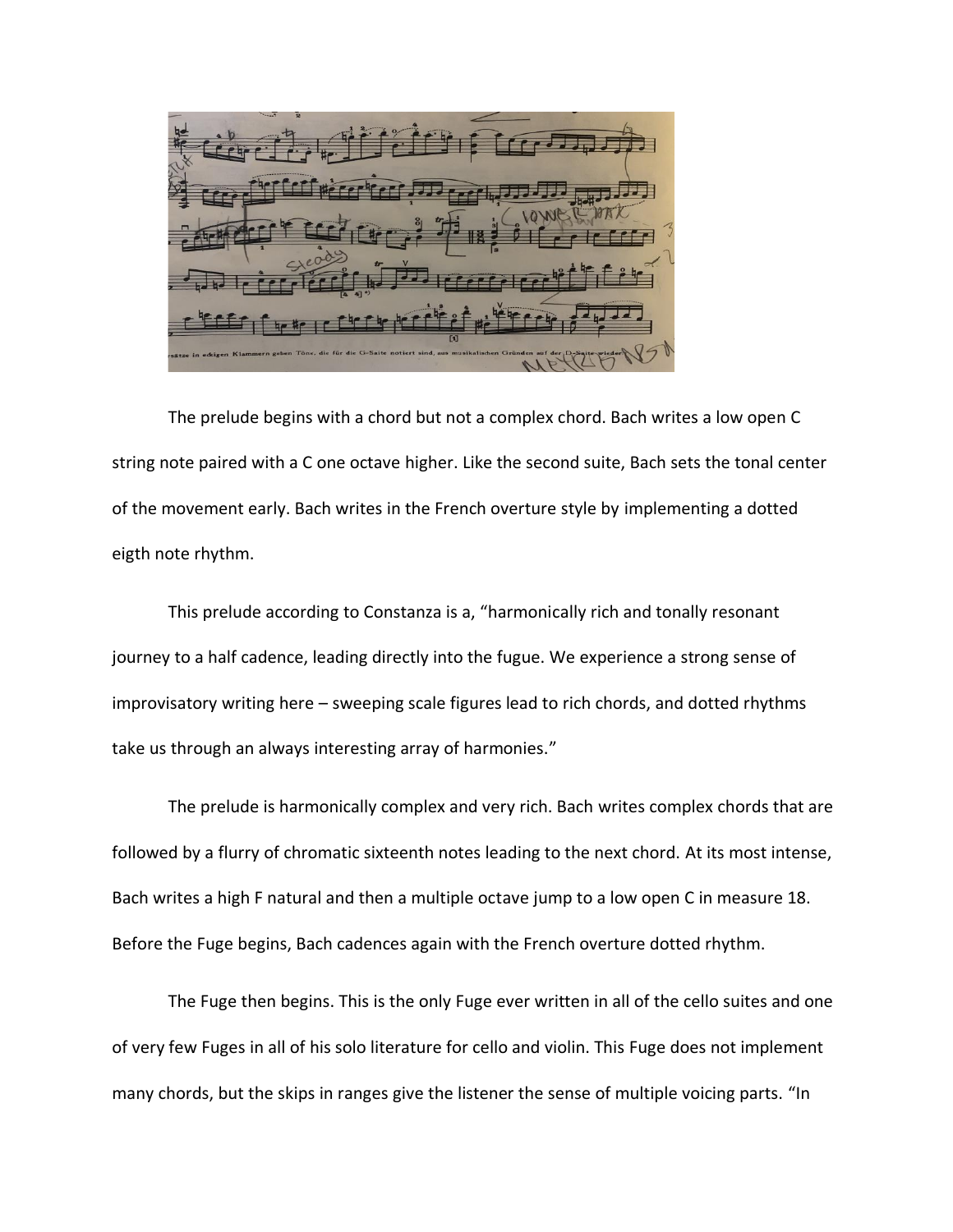other words, he sets up the progression of the music so that our brains capture the sense of the harmony and multiple voicing, even though throughout most of this fugue Bach has written only one musical line at any given time." (Costanza 2012)

### Allemande

Bach writes the allemande for the fifth suite in C minor which is fitting given the key of the prelude. Costanza says, "This is a very stately movement, serious in mood and characterized by the prolific use of the dotted eighth-sixteenth rhythm, consistent with the French overture style of the Prelude." Bach breaks away from the single voice writing in the Fuge and implements multi voice part writing in this movement. Bach researcher Costanza notes, "The movement is clearly conceived in four voices, as evidenced by the frequent appearance of 4 note chords. As we so often hear in these suites, the bass line progression is particularly prominent and meaningful, and acts as a unifying element throughout the movement. Of greatest importance, I feel, is the deep, dark, resonant, and primarily somber tone of this allemande, a sort of walk down a path of the unknown." Furthermore, the second half of the allemande begins with a three voice chord, this time a step higher than the opening. This creates tension in the ears of the listener. As previously stated this is a somber movement that leaves listener subdued. Overall, as the suite develops, the mood remains similar. Not flashy, but thoughtful and reflective.

#### Courante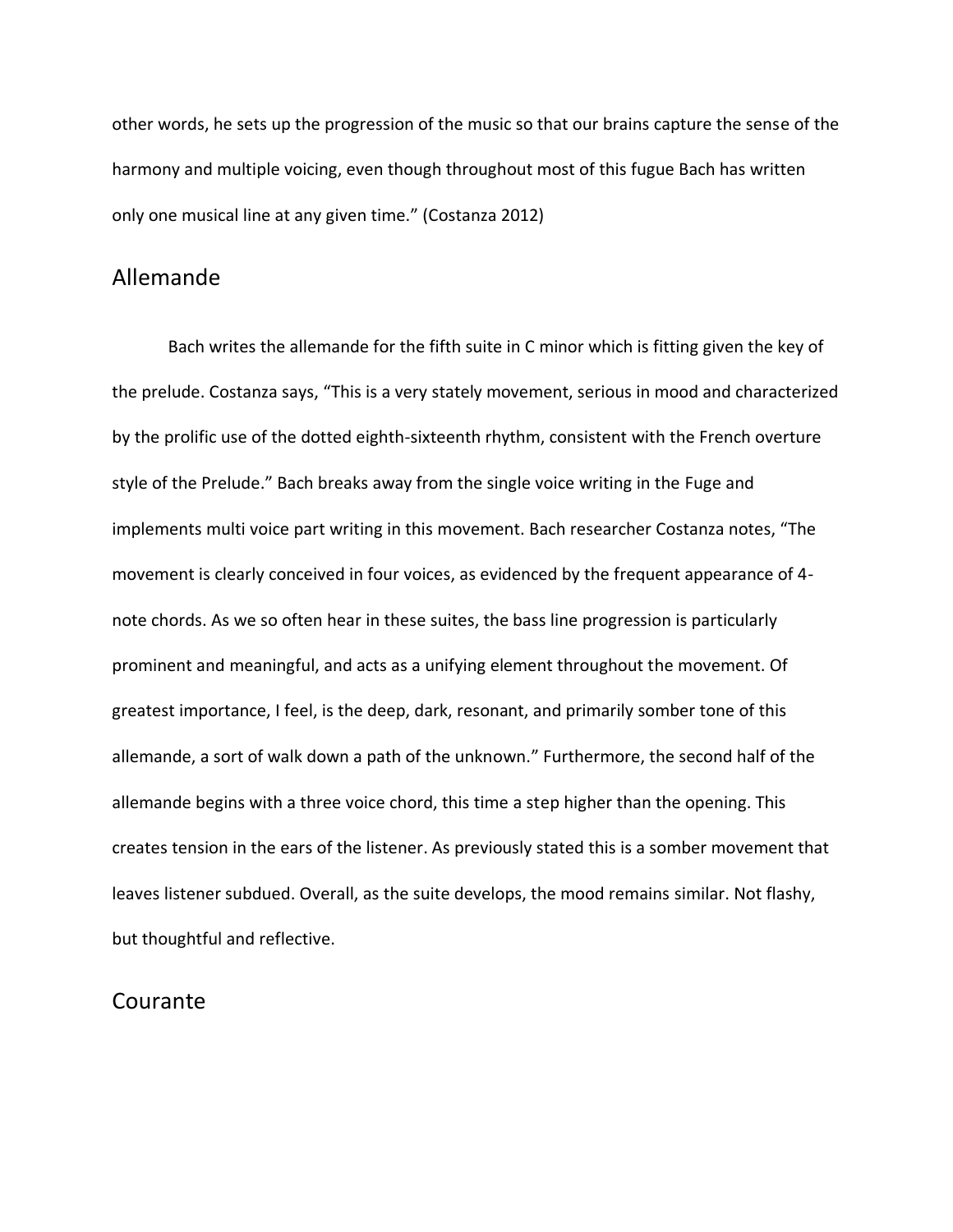Interestingly, the courante from the fifth suite is written in an uncommon 3/2 meter. This is the only courante of the 6 in 3/2 meter; the other 5 are in the more traditional 3/4 meter. Some say this movement is direct and to the point. I agree with those claims but would also argue that the implementation of the trills brings the listener away from the structured courante. Costanza writes, "The phrase endings are clean and almost abrupt; one gets the feeling of efficiency, compact energy, and intensity, much like a high-strung and determined individual. At the same time, we sense a strong dance rhythm throughout, and the movement is intricately structured in its multi-voiced layout." More than ever, Bach implements the multi voice part writing.

# Sarabande

Flowing in style and unlike any of the other movements in this suite, the Sarabande brings a point of relief after the multi voiced and varied prior movements. Costanza says, "Many consider this Sarabande, a very unusual, sparse, and pure movement, the very heart and soul of the six suites. It is truly mysterious on a number of levels; it's the only Sarabande – in fact, one of only 4 movements in the entire cycle of six suites – with absolutely no appearance of chords." This is particularly important because the fifth suite unlike the second suite is extremely complex, however, this Sarabande breaks the norm. Furthermore, "We can imagine a multi-voice structure, but all harmony is created through implication, never with an obvious spelling of a chord progression."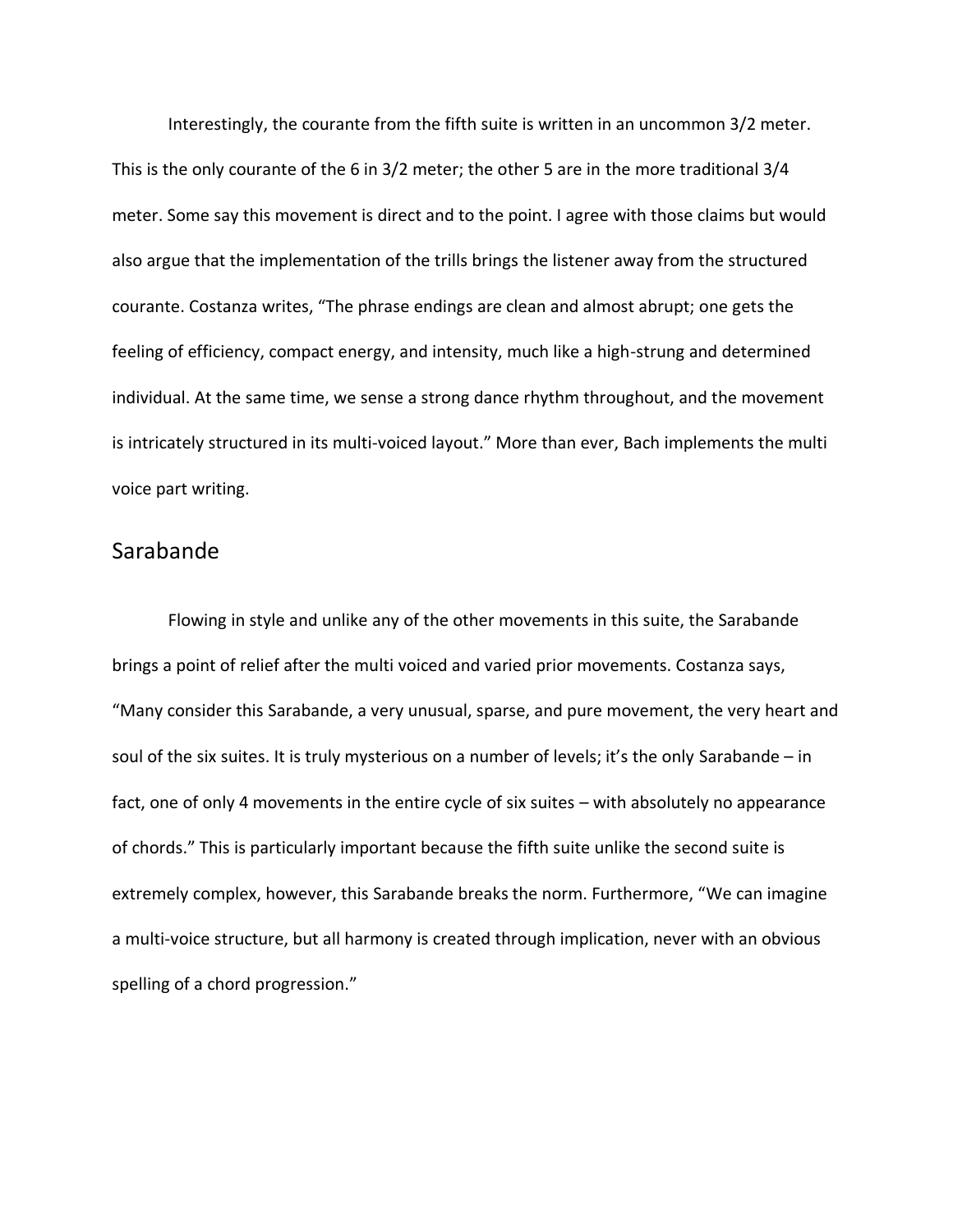

The Sarabande however does still retain the traditional 3/4 meter and slow tempo. Costanza states it beautifully when he said "Overall, we have a very stark, minimal, severe, intensely beautiful, and in some ways quite simple movement that in the end is devastating, sometimes even painful to experience. And yet it's perfect in its emotional effect and balance within the suite." This movement offers a sense of reprieve for not only the listener but also the performer.

# Gavotte I and Gavotte II

Another point of comparison is the fact that in the fifth suite instead of two Menuets, Bach writes two Gavottes. The two gavottes are up beat and full of complex harmonization. The first Gavotte features three voice writing while the second does not. The first is written in common meter whereas the second is written in in common meter but also written in triplet form. The second Gavotte feels like duple triplets.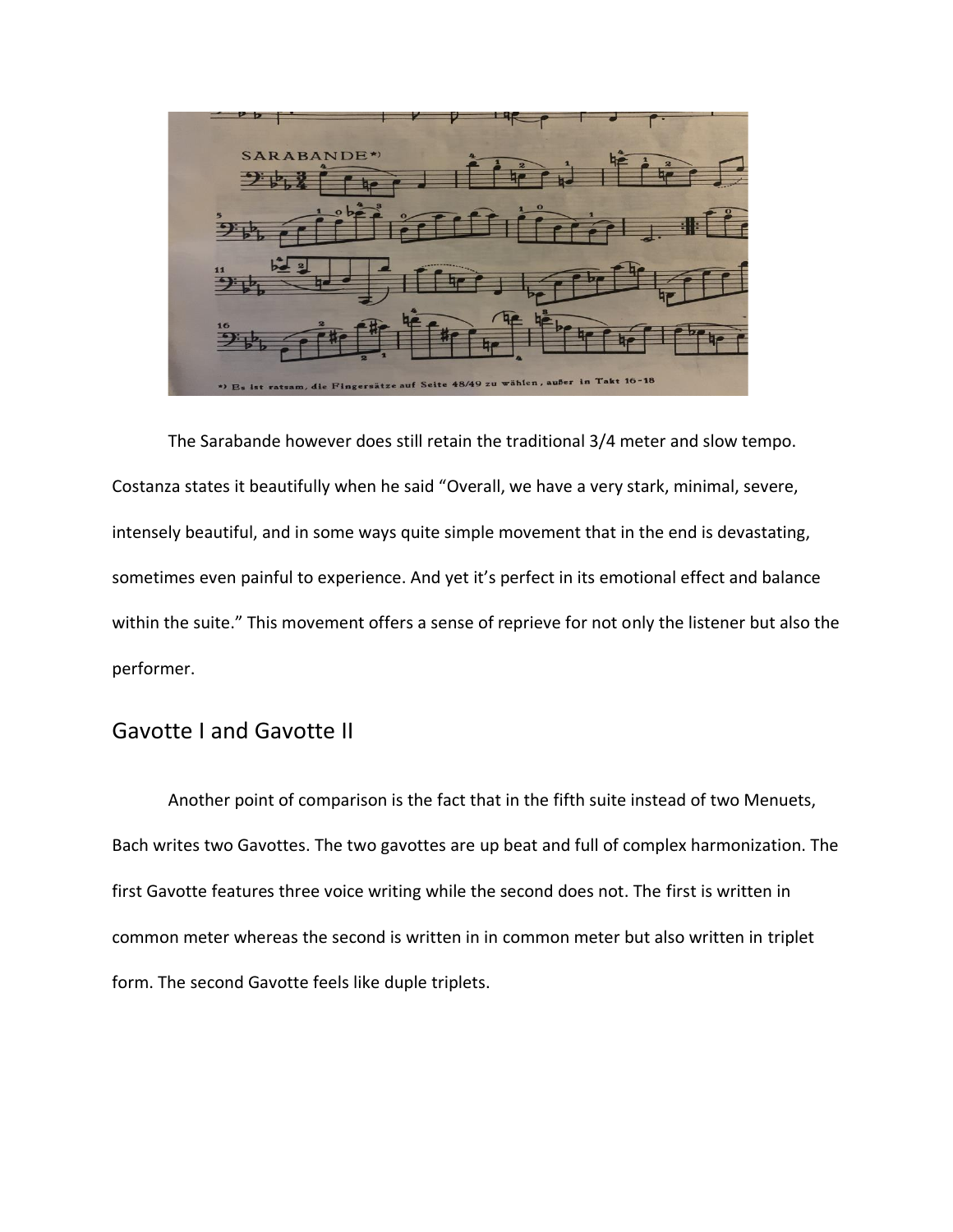Both Gavottes are written in C minor but harmonically progress throughout the music. The same rules apply to the Gavottes as do the rules for the Menuets. After the second Gavotte is played, the performer should play in the De Cappo style by returning to the first gavotte and playing through without repeats before entering the final Gigue.

#### Gigue

We have finally reached the end of our musical discovery as we discuss the Gigue of the fifth suite. Constanza writes, "While in compound meter (3/8 in this case) and full of snappy dotted rhythms, this gigue is not about drive and lively, energetic dancing. As with other movements in this suite, the significance of the key of C minor cannot be underestimated, and the effect of the mood and tone of that key affects this gigue by pushing it in the direction of resignation and acceptance of fate, not celebration." This is quite unlike the D minor gigue that was more reminiscent of a social gathering. Like Constanza said, the key of C minor has much to do with the feeling and meaning behind the music.